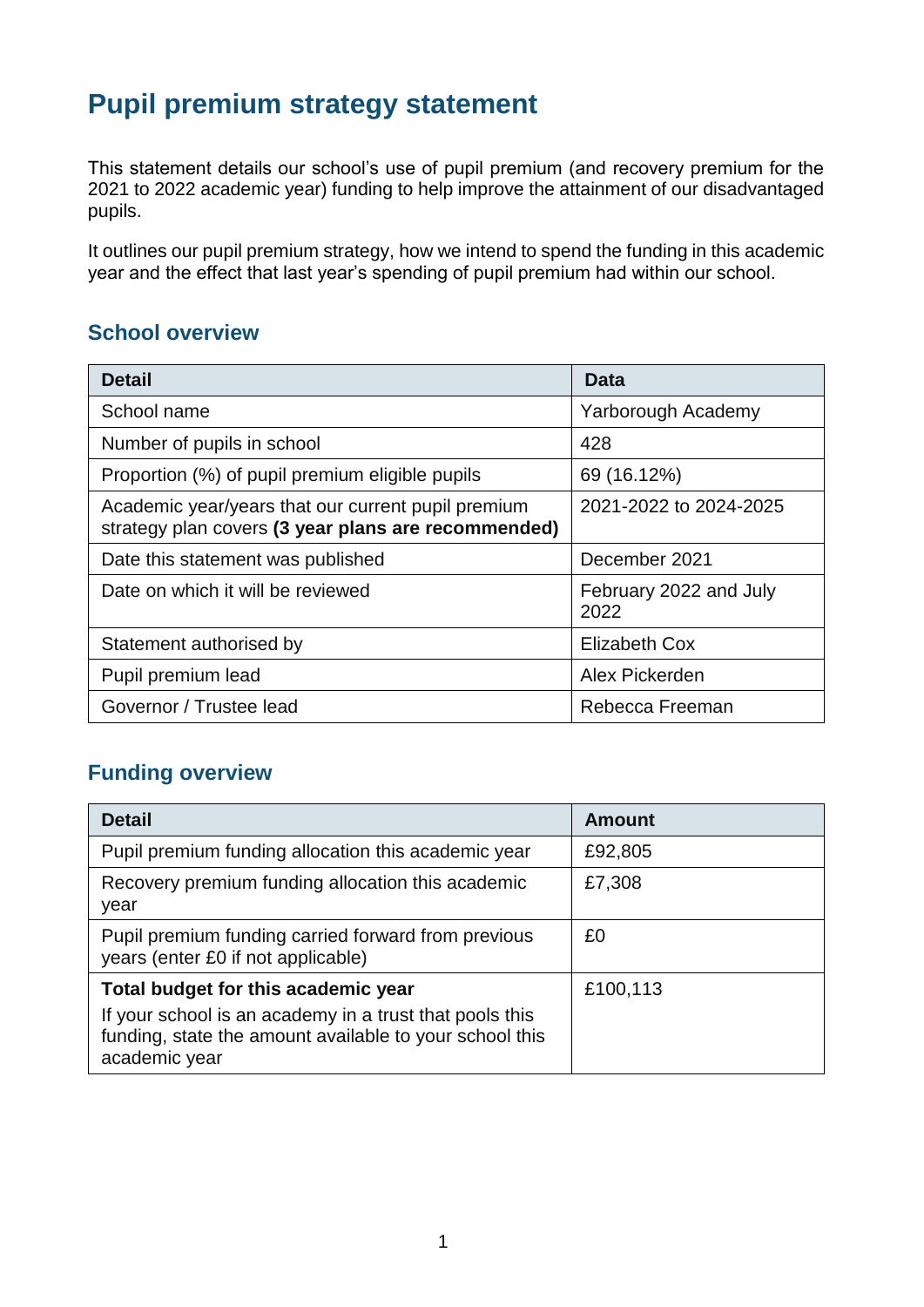## **Part A: Pupil premium strategy plan for Yarborough Academy 2021-2022**

## **Statement of intent**

At Yarborough Academy we want to provide the very best education and offer as many enriching opportunities as possible to all of our children. Underpinning everything we do at Yarborough Academy is the Neuro-sequential Model in Education (NME) related to brain development and functioning pioneered by the work of Dr. Bruce Perry. As such, we make sure all of our children are supported therapeutically in addition to social, emotional, physical and academic support. The journey towards becoming a more trauma-informed academy and creating therapeutic environments, policies, practices and pedagogy is of benefit to all children. Specifically, we want our most disadvantaged pupils to feel safe and supported in school with access to high-quality teaching at the heart of our strategy. We want our vulnerable and disadvantaged pupils to achieve the very best they can in and out of the classroom and be afforded all the opportunities we can provide. Moreover, we want our approach in school to be sensitive and inclusive so that all of our children are valued and viewed as equals and for the unique individual they are.

In order to meet those broad objectives this strategy document sets out a plan of action to be carried out and reviewed over the short, medium and long-term. High-quality teaching is at the heart of our approach to supporting the most disadvantaged and vulnerable pupils. The impact of outstanding teaching is proven when it comes to having the greatest impact on closing the attainment gap. As a result, this strategy will be reviewed regularly to ensure progress is being made in reaching our objectives and achieving the desired outcomes for all pupils. The strategy outlines in detail the specific challenges facing our most disadvantaged pupils and the intended outcomes this plan will aim to bring about. Finally, a breakdown of the expenditure, resources and actions is presented alongside a review of the outcomes from the previous academic year.

## **Challenges**

This details the key challenges to achievement that we have identified among our disadvantaged pupils.

| <b>Challenge</b><br>number | <b>Detail of challenge</b>                                                                                                                                                                                                                                                                                                                                                                                                                                                 |
|----------------------------|----------------------------------------------------------------------------------------------------------------------------------------------------------------------------------------------------------------------------------------------------------------------------------------------------------------------------------------------------------------------------------------------------------------------------------------------------------------------------|
|                            | Assessments, observations and pupil voice show lower attainment and slower progress<br>rates are made by pupil premium/disadvantaged children compared to their peers. The<br>children have gaps and misconceptions and find it difficult to retain/recall prior<br>knowledge. The children mention reading as an area of concern and our internal<br>assessment data, alongside academic research underlines the need to have this as a<br>key focus within the strategy. |
| 2                          | Pupils and their families have social and emotional difficulties, including medical and<br>mental health issues and have experienced intergenerational trauma. This has been<br>compounded by the effects of lockdown and the COVID-19 pandemic. Internal<br>assessments and discussions support findings from national studies and research.                                                                                                                              |
| 3                          | Pupils have limited experiences beyond their home life and immediate community. They<br>also have limited access to books, libraries and technology (such as iPad, Wi-Fi etc.).                                                                                                                                                                                                                                                                                            |
| 4                          | Low attendance and persistent absenteeism of PP/disadvantaged children. The<br>attendance data of our PP/disadvantaged children is lower than that of their peers.                                                                                                                                                                                                                                                                                                         |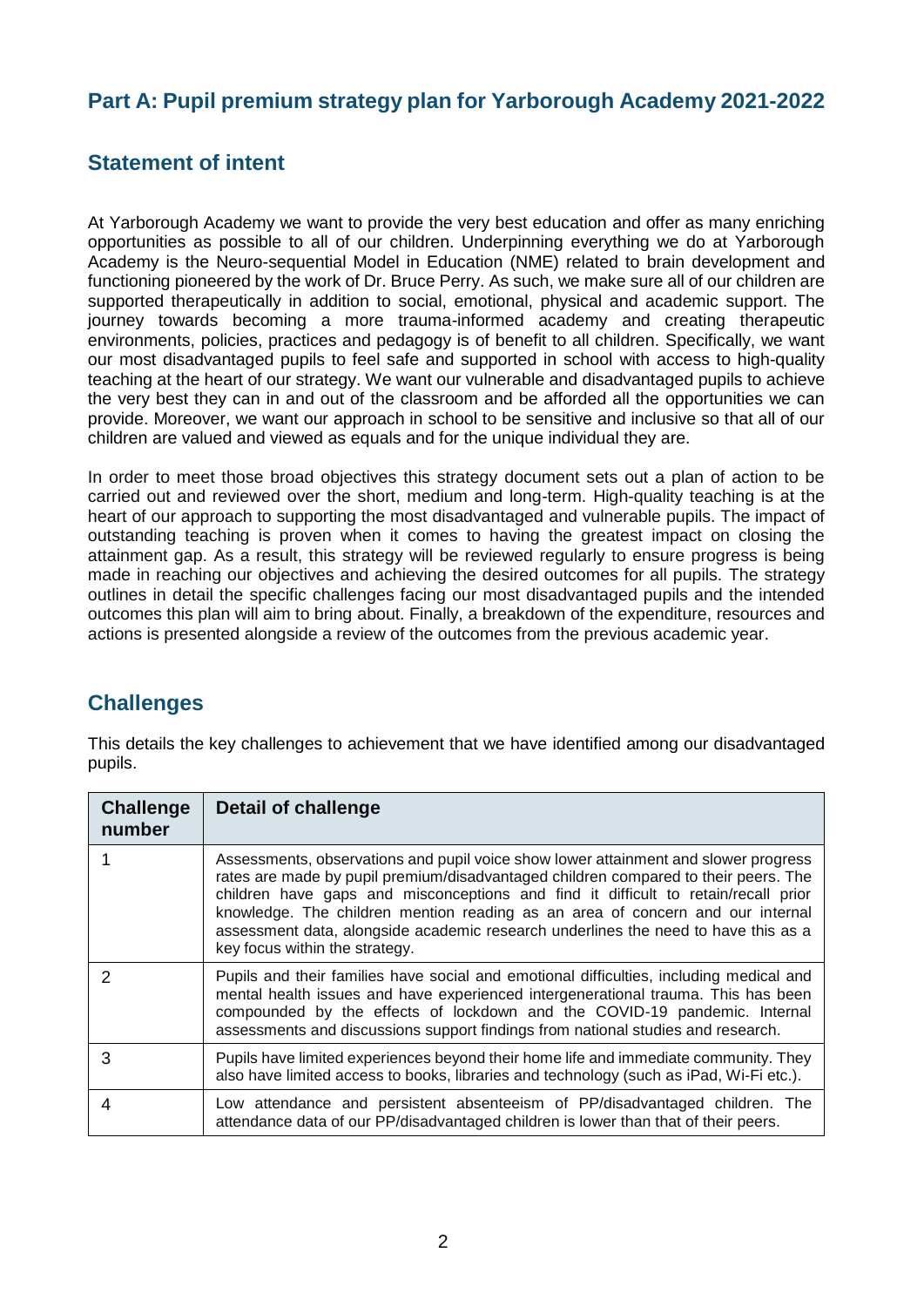## **Intended outcomes**

This explains the outcomes we are aiming for **by the end of our current strategy plan**, and how we will measure whether they have been achieved.

| <b>Intended outcome</b>                                                                                     | <b>Success criteria</b>                                                                                                                                                                |
|-------------------------------------------------------------------------------------------------------------|----------------------------------------------------------------------------------------------------------------------------------------------------------------------------------------|
| Tiered model of pupil provision present across the<br>academy with a focus being placed on supporting       | Tiered model of pupil provision to be presented to<br>all teachers at a staff meeting.                                                                                                 |
| the teaching of Reading across the Key Stages                                                               | New curriculum approach to support the<br>development of brain schemas and prioritise<br>vocabulary development.                                                                       |
|                                                                                                             | Reading to be promoted through class novel<br>studies and weekly shared reading and guided<br>reading opportunities.                                                                   |
|                                                                                                             | Reading interventions to become a principle focus<br>for monitoring from (SLT/Pupil Premium Lead).                                                                                     |
|                                                                                                             | NELI to be delivered within Early Years.                                                                                                                                               |
|                                                                                                             | New reading spines to be purchased and utilised<br>to expose children to different levels of complexity<br>within texts and allow them to read with greater<br>fluency and confidence. |
|                                                                                                             | Whole staff CPD to take place supporting<br>identified elements of the tiered provision model.                                                                                         |
| (EBI)<br>Evidence<br>Based Interventions<br>be<br>to<br>embedded across the Academy                         | EBIs to be presented to staff during a staff meeting<br>and made a principle component of pupil<br>provision.                                                                          |
|                                                                                                             | EBIs to be targeted at pupils effectively, based on<br>data and presented on class profiles.                                                                                           |
|                                                                                                             | Resources to deliver particular EBI to<br>be<br>purchased and the TAs delivering EBI to be<br>trained prior to delivery.                                                               |
|                                                                                                             | EBIs to be monitored and reviewed with both<br>teacher and pupil feedback collected.                                                                                                   |
|                                                                                                             | All interventions to be visible on Scholar Pack to<br>help with monitoring, reviewing and tracking<br>impact.                                                                          |
| Class profiles to become more fluid and monitored<br>more effectively in relation to targeted provision and | New class profiles to be presented in conjunction<br>with pupil provision model and EBIs.                                                                                              |
| pupil progress                                                                                              | Class profiles to be completed and reviewed by<br>teachers and monitoring staff throughout the year.                                                                                   |
|                                                                                                             | Regular dialogue to take place and document<br>progress of pupils and effectiveness of EBIs<br>alongside impact of overall provision.                                                  |
|                                                                                                             | Internal research and data to be collected,<br>analysed and evaluated.                                                                                                                 |
| Increased<br>parental dialogue<br>and<br>therapeutic<br>support for our most disadvantaged pupils and       | SLT/CARE Team Lead to assess pupils and<br>families that require most support.                                                                                                         |
| families                                                                                                    | Learning Mentor, CARE Team and Pupil Premium<br>Lead in regular dialogue around disadvantaged<br>pupils and discuss any concerns and avenues of<br>support.                            |
|                                                                                                             | BUSS activities to take place across EYFS/KS1 to<br>support children.                                                                                                                  |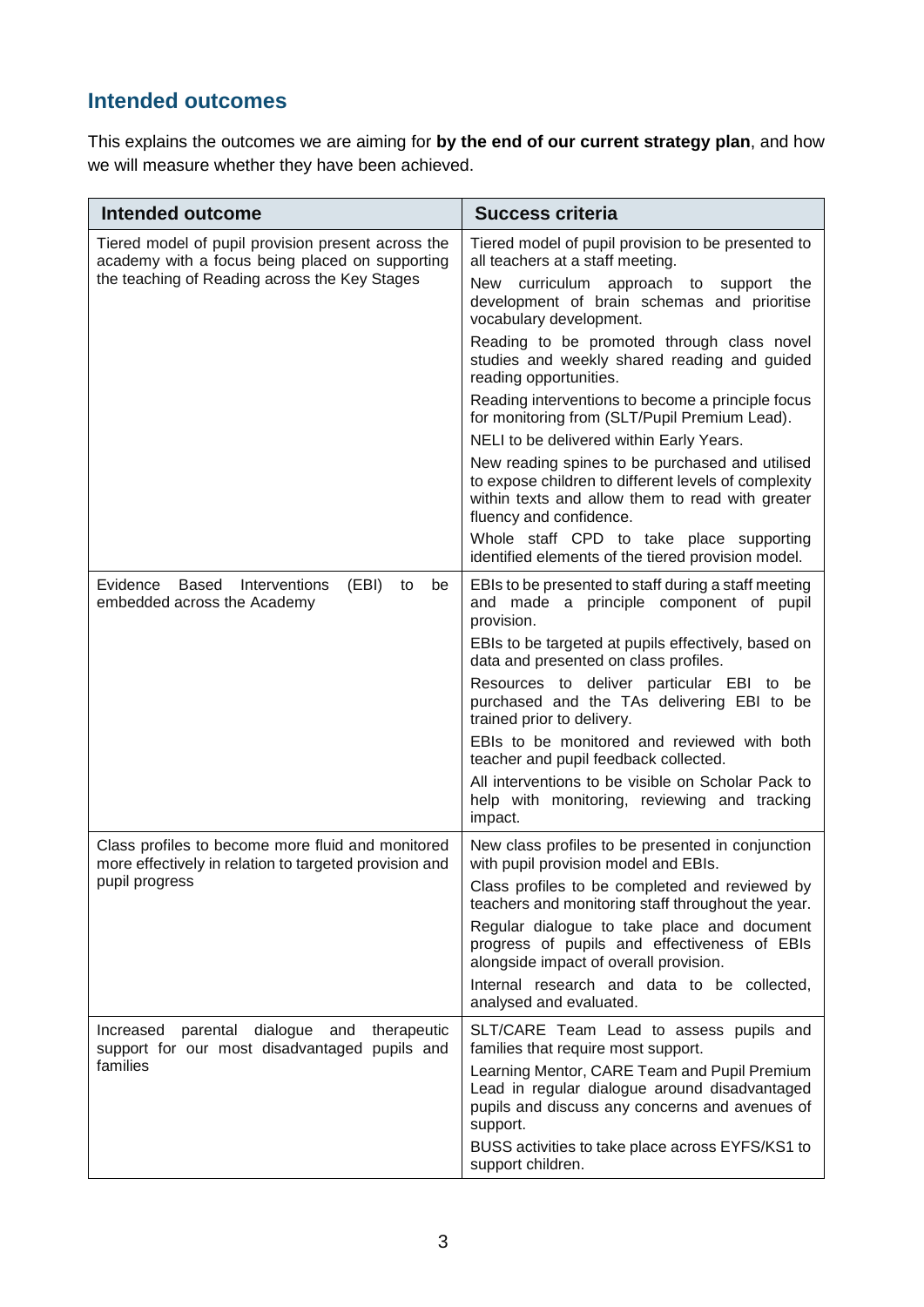|                                                                                                                                                | Reflexology to take place for families and children<br>that require that support.<br>Lego Therapy/Play Therapy to be offered to<br>support families and children across the academy.          |
|------------------------------------------------------------------------------------------------------------------------------------------------|-----------------------------------------------------------------------------------------------------------------------------------------------------------------------------------------------|
|                                                                                                                                                | VIG sessions to take place to support relationships<br>and the self-esteem of pupils who require that<br>particular intervention.                                                             |
| School clubs and other extra-curricular activities to<br>be available to all pupils                                                            | After School Clubs to offer a range of different<br>activities throughout the year with costs free for<br>the most disadvantaged children.                                                    |
|                                                                                                                                                | School Trips to commence with costs subsidised<br>for most disadvantaged children.                                                                                                            |
|                                                                                                                                                | Variety of visitors invited into school to promote<br>opportunities and drive ambition for their future<br>lives and roles within the community and beyond.                                   |
| Additional resources to be made available to benefit<br>pupils<br>academically,<br>socially,<br>emotionally,<br>physically and therapeutically | Learning Mentor, CARE Team and Pupil Premium<br>Lead in regular dialogue around disadvantaged<br>pupils and discuss any concerns and avenues of<br>support.                                   |
|                                                                                                                                                | Resources purchased throughout the year to<br>promote more activity around school and on the<br>playground.                                                                                   |
|                                                                                                                                                | Additional books, iPads and materials to improve<br>the library and other areas around school.                                                                                                |
|                                                                                                                                                | Relax Kids and Presley Pug sessions to run<br>throughout the year in each class across all Key<br>Stages.                                                                                     |
|                                                                                                                                                | Peace Corners to be revamped and restocked to<br>help children self/co-regulate in class and avoid<br>extended periods of missed learning time.<br>CARE Team Lead to run whole class Sunshine |
|                                                                                                                                                | Circles and interactions.                                                                                                                                                                     |
| Attendance levels of the most disadvantaged<br>children to be monitored and any issues addressed<br>through dialogue and support with families | Learning Mentor, CARE Team and Pupil Premium<br>Lead in regular dialogue around disadvantaged<br>pupils and discuss any concerns or potential<br>trends in school absences.                   |
|                                                                                                                                                | Work with Attendance Matters Team.                                                                                                                                                            |
|                                                                                                                                                | Regular dialogue between school and parents and<br>maintain Google Classroom facilities to ensure<br>learning opportunities are provided.                                                     |
|                                                                                                                                                | Ensure attendance is brought up during Parent<br>Meetings, Pupil Progress Meetings,<br>School<br>Events, Transition<br>Meetings and wherever<br>applicable.                                   |
|                                                                                                                                                | Research into specific barriers affecting particular<br>attendance issues of pupils and support to remove<br>these barriers.                                                                  |
|                                                                                                                                                | Ensure registers are completed consistently and<br>any persistent absences are recorded by teachers<br>and logged with Learning Mentor and Attendance<br>Matters Team.                        |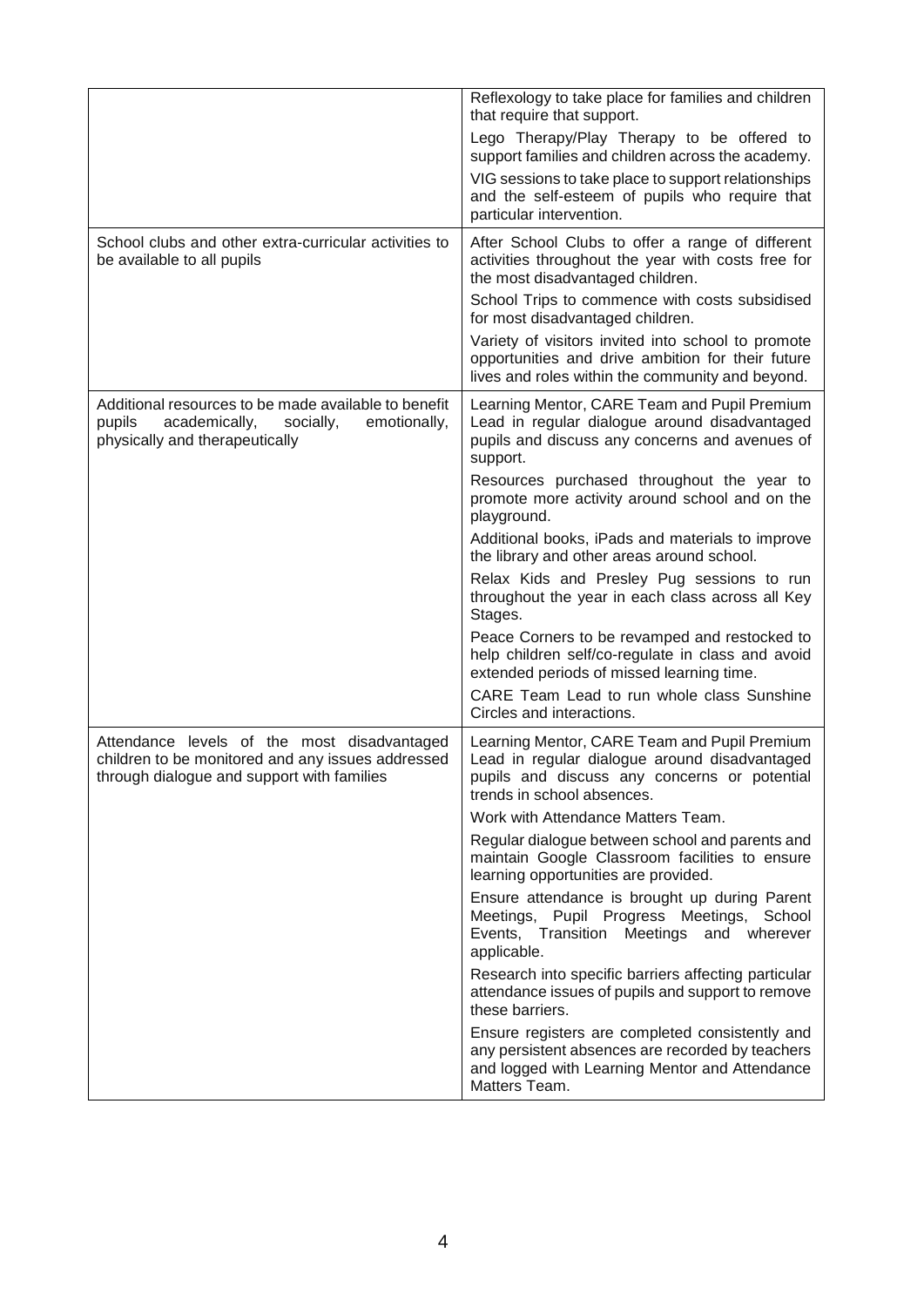## **Activity in this academic year**

This details how we intend to spend our pupil premium (and recovery premium funding) **this academic year** to address the challenges listed above.

# **Teaching (for example, CPD, recruitment and retention)**

Budgeted cost: £ 60,000 (approximately)

| <b>Activity</b>                                                                                               | <b>Evidence that supports this</b><br>approach                                                                                                                                                                                                                                                                                                                   | <b>Challenge</b><br>number(s)<br>addressed |
|---------------------------------------------------------------------------------------------------------------|------------------------------------------------------------------------------------------------------------------------------------------------------------------------------------------------------------------------------------------------------------------------------------------------------------------------------------------------------------------|--------------------------------------------|
| CPD related to EBI training<br>and support for all staff                                                      | The EEF reports that designed and systematic<br>interventions informed by research are beneficial<br>to closing the attainment gap. Therefore, staff<br>need to understand the nature, purpose and<br>specific approaches required to deliver any<br>interventions.                                                                                              | 1/2                                        |
| Support in writing and<br>reviewing class profiles                                                            | Class profiles allow teachers (and other<br>professionals) to view, organise and effectively<br>monitor provision in an individualised, fluid and<br>iterative<br>fashion<br>(see<br>EEF<br>Toolkit<br>individualised learning, feedback etc.).                                                                                                                  | 1/2/4                                      |
| Employing<br>CARE Team<br>Lead                                                                                | The EEF as well as the Sutton Trust and various<br>other research bodies cite the importance of self-<br>metacognition<br>and<br>emotional<br>awareness,<br>intelligence as key determiners for classroom<br>engagement and ultimately pupil progression<br>and increased attainment (EEF / Excellence for<br>Everyone Programme - Challenge Partners).          | 1/2/4                                      |
| CPD linked to tiered model<br>of pupil provision                                                              | Much like with SEN provision, a graduated<br>approach to provision across the academy offers<br>staff a clear and visual model to support and<br>provide for their pupils day to day learning.<br>Improving teaching through a range of different<br>courses, support styles and qualifications will<br>also benefit pupils beyond the scope of PP (see<br>EEF). | 1/2/3                                      |
| Extra<br>support<br>staff<br>employed<br>to<br>support<br>children in class in a<br>variety of different ways | In order for any interventions to take place the<br>presence of an additional adult is required to<br>facilitate this process. Moreover, much of our<br>provision comes down to safe relationships and<br>the ability to communicate regularly; this is only<br>possible with the option of another regular, safe<br>and informed adult present.                 | 1/2/3                                      |

# **Targeted academic support (for example, tutoring, one-to-one support structured interventions)**

Budgeted cost: £ 20,000 (approximately)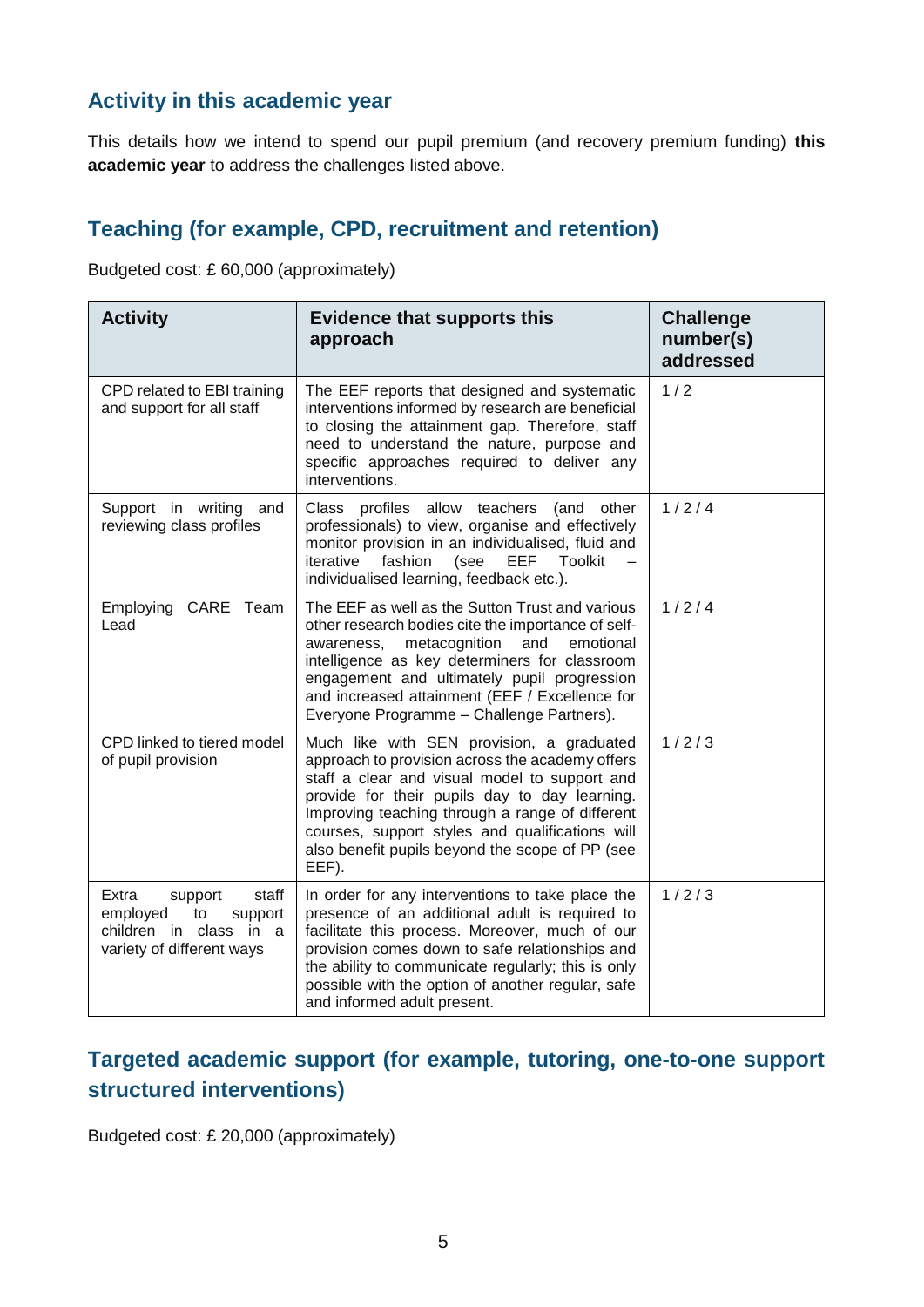| <b>Activity</b>                                                                                                            | <b>Evidence that supports this</b><br>approach                                                                                                                                                                                                                                                                                                                               | <b>Challenge</b><br>number(s)<br>addressed |
|----------------------------------------------------------------------------------------------------------------------------|------------------------------------------------------------------------------------------------------------------------------------------------------------------------------------------------------------------------------------------------------------------------------------------------------------------------------------------------------------------------------|--------------------------------------------|
| <b>Nuffield</b><br>Speech<br>and<br>Language Intervention                                                                  | Research undertaken by the University of Oxford<br>in conjunction with the DfE has found NELI to<br>"have a positive impact on language skills". See<br>the report by the EEF (Evaluation Report).                                                                                                                                                                           | 1                                          |
| <b>Early Literacy Support</b>                                                                                              | Although part of the National Literacy Strategy,<br>therefore somewhat dated, the ELS/ALS<br>programmes have supportive evidence related<br>to impact on attainment (Paige-Smith, 2005;<br>Hatcher et al. 2006; Bunn, 2008). These<br>interventions will be monitored and reviewed with<br>internal data used to support future decisions.                                   | 1                                          |
| Additional<br>Literacy<br>Support                                                                                          | Although part of the National Literacy Strategy<br>and somewhat dated the ELS/ALS programmes<br>have supportive evidence related to impact on<br>attainment (Paige-Smith, 2005; Hatcher et al.<br>2006; Bunn, 2008). These interventions will be<br>monitored and reviewed with internal data used<br>to support future decisions.                                           | 1                                          |
| Intervention<br>RWI<br>and<br>Fresh Start Programme                                                                        | Read, Write Inc. has produced excellent<br>progress for many of our pupils in school. As a<br>result, we utilise a range of support approaches<br>and intervention models linked to RWI. This is<br>also consistent with our delivery in the wider<br>curriculum and part of our universal provision<br>offer (see Guidance reports from the EEF; Pupil<br>Provision Model). | $\mathbf{1}$                               |
| Lexia                                                                                                                      | Research has shown the positive and effective<br>impact of Lexia (see Interventions Folder on<br>Google Drive).                                                                                                                                                                                                                                                              | 1                                          |
| Reading Plus Scheme                                                                                                        | Evidence of the impact of Reading Plus has been<br>collected internally as we continue to run the<br>programme as a pilot in school before a potential<br>whole-school application. This will be reviewed<br>in January 2022.                                                                                                                                                | 1                                          |
| Speech<br>and<br>Language<br>Therapist to be employed<br>to work with targeted<br>children and staff within<br><b>EYFS</b> | The EEF discusses the impact of communication<br>and language support in the Early Years. The<br>Early Years EEF Toolkit also highlights the<br>benefits of a focus upon communication and<br>language and supporting early literacy strategies<br>(see also Rowland, 2015).                                                                                                 | 1/3                                        |
| School-led<br>tutoring<br>programme to be delivered<br>by experienced teachers<br>and support staff                        | The EEF highlights through the toolkit and<br>several of the guidance reports the impact of<br>mentoring, tutoring and individualised support.                                                                                                                                                                                                                               | $\mathbf{1}$                               |

# **Wider strategies (for example, related to attendance, behaviour, wellbeing)**

Budgeted cost: £ 20,000 (approximately)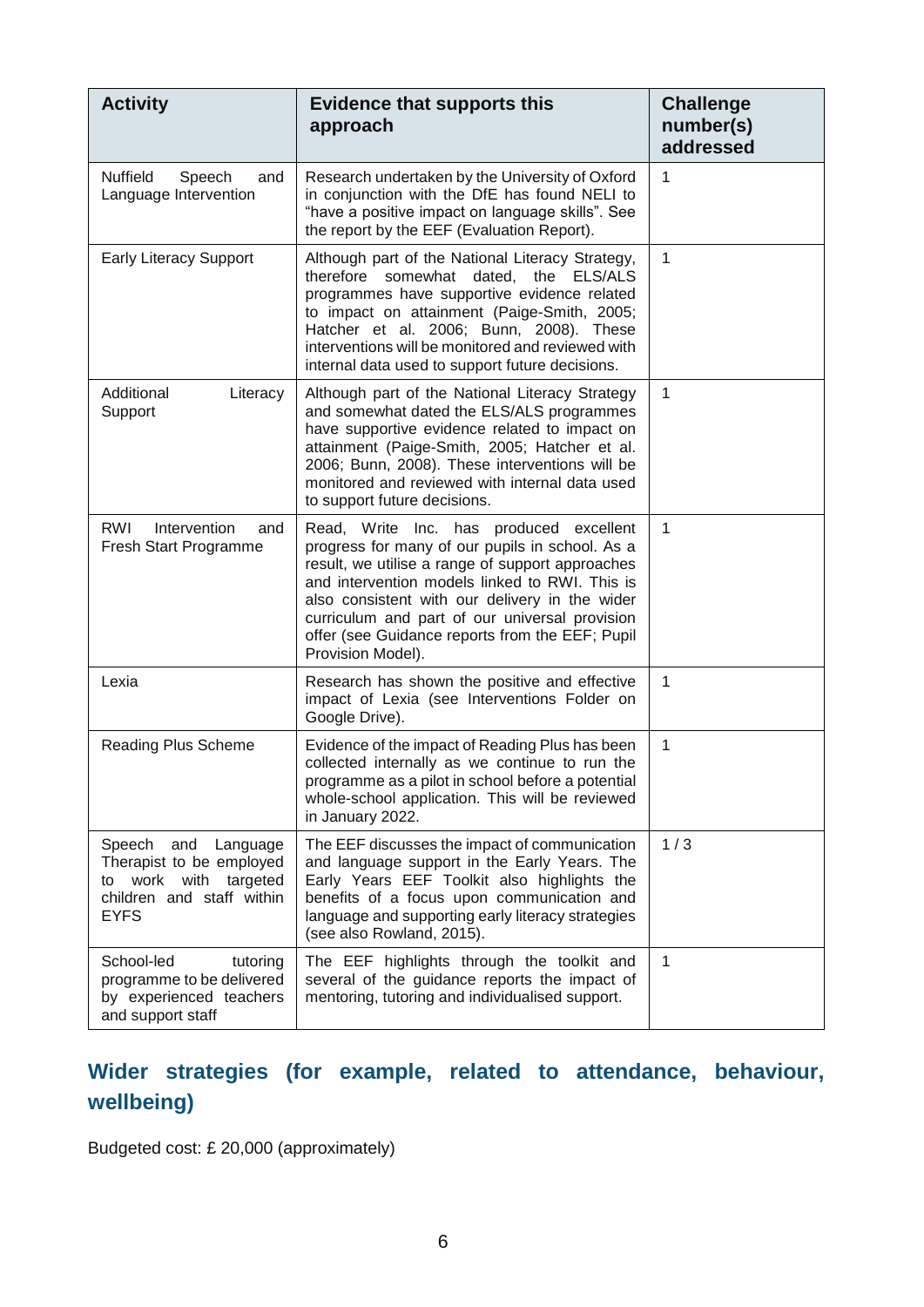| <b>Activity</b>                                                                | <b>Evidence that supports this</b><br>approach                                                                                                                                                          | <b>Challenge</b><br>number(s)<br>addressed |
|--------------------------------------------------------------------------------|---------------------------------------------------------------------------------------------------------------------------------------------------------------------------------------------------------|--------------------------------------------|
| Subsidise extra-curricular<br>opportunities<br>(clubs/trips)<br>$etc.$ )       | The EEF discusses the importance of physical<br>activity and other opportunities to help support<br>vulnerable and disadvantaged pupils (see also<br>Rowland, 2015).                                    | 2/3                                        |
| Monitoring<br>Attendance<br>levels and trends and<br>taking supportive action  | Research has shown a correlation between the<br>attendance<br>This<br>and<br>attainment.<br>effects<br>disproportionately<br>vulnerable.<br>disadvantaged and PP children (see Rowland,<br>2015; 2017). | 1/2/3/4                                    |
| <b>Restocking Peace Corners</b>                                                | Work by Bruce Perry illustrates the need for the<br>brain to be regulated and clam in order to<br>function and ultimately learn effectively.                                                            | 2                                          |
| Developing Reading and<br>Relaxing Spaces around<br>school                     | Work by Bruce Perry illustrates the need for the<br>brain to be regulated and clam in order to<br>function and ultimately learn effectively.                                                            | 1/2/3                                      |
| Free breakfast club offer                                                      | Supports nurture, regulation ethos and also<br>helps with opportunities and attendance support.<br>Internal data is kept on PP uptake.                                                                  | 1/2/3/4                                    |
| Breakfast offer in class to<br>support connection and<br>nurture within school | Supports nurture, regulation ethos and also<br>helps with opportunities and attendance support.<br>Internal data is kept on PP uptake.                                                                  | 1/2/3/4                                    |
| Subsidised school uniform<br>the<br>for<br>most<br>disadvantaged pupils        | This support helps with connection and feeling a<br>part of the school community.                                                                                                                       | 1/2/3/4                                    |

## **Total budgeted cost: £ 100,000 (approximately)**

Even though this budgeted cost could slightly exceed the total Pupil Premium allocation provided, the academy makes up the difference due to the necessity of the provision offered.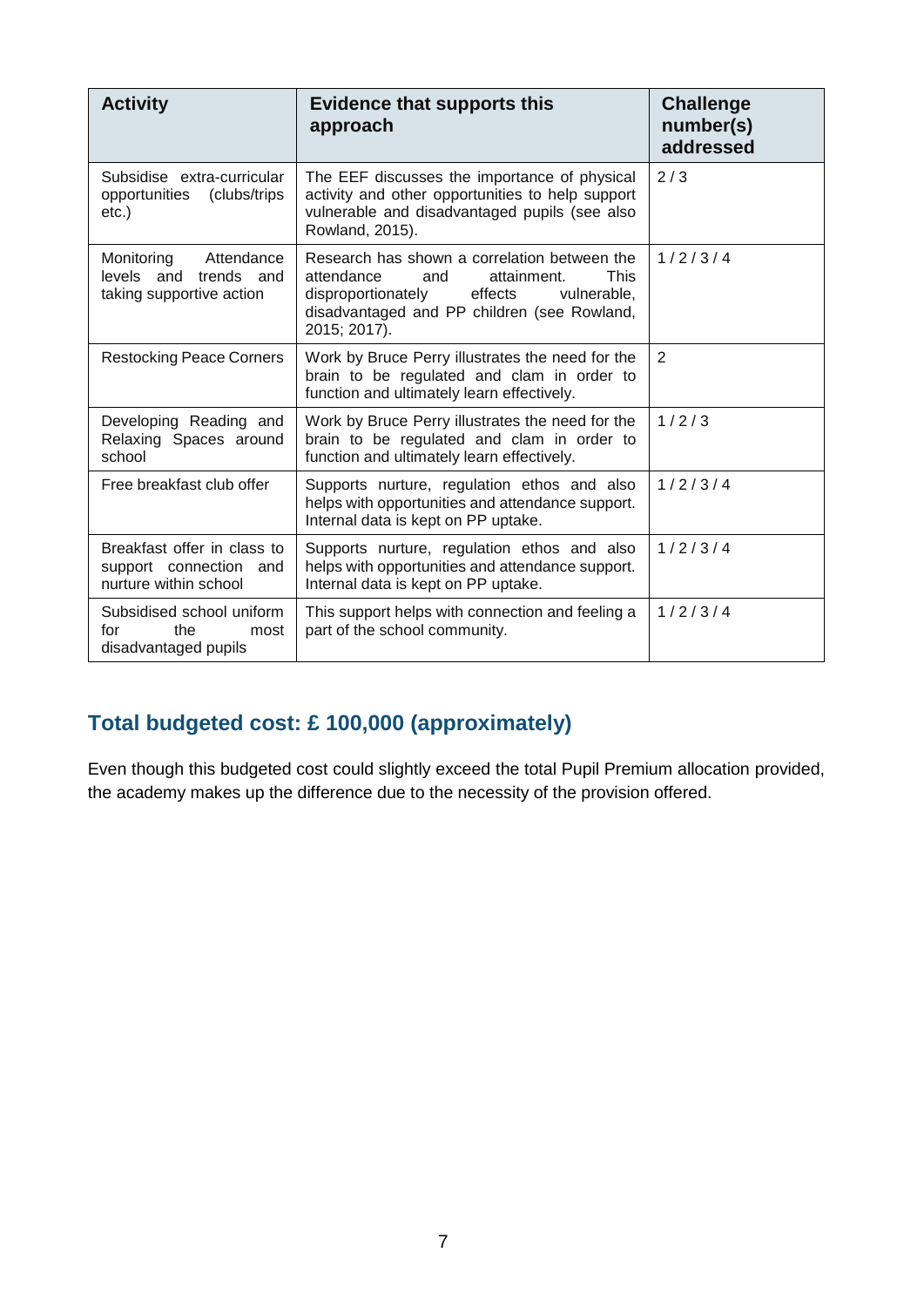## **Part B: Review of outcomes in the previous academic year**

### **Pupil premium strategy outcomes**

This section details the impact that our pupil premium strategy had on pupils in the 2020 to 2021 academic year. The intended outcomes of the previous Pupil Premium strategy were set out in accordance with the recommended tiered approach outlined in the EEF guide to Pupil Premium spending 2019, and were as follows:

### Professional Development

To ensure class profiles are used effectively and consistently by all teachers across the academy to meet the needs of Pupil Premium children.

To ensure that teachers and support staff receive ongoing appropriate training and development to support the needs of Pupil Premium children with a particular focus on the SEMH needs of pupils.

Targeted Academic Support

To ensure Pupil Premium children attain in line with their non-pupil premium peers through effective monitoring and specific targeted support across all year groups.

#### Wider Strategies

To monitor attendance for Pupil Premium children and ensure appropriate actions are taken in a timely manner to ensure Pupil Premium children are in school. Additionally, work with families to ensure pupils not only attend but are also not persistently late.

To ensure Pupil Premium children are supported to access enrichment and extra-curricular activities as appropriate.

As a result of COVID-19, the challenges and barriers effecting our most disadvantaged children were reflected upon and refocused:

- 1. Lower attainment as a result of missed learning time and being away from school for extended periods.
- 2. Missed opportunities as a result of lockdown and being away from the school community and environment.
- 3. Social and emotional challenges as a result of being away from school community and environment.

The following actions taken were designed to address these three challenges.

### **Challenge One:**

Google Classroom for all pupils with daily check-ins from a variety of academy staff. Virtual teaching and connection activities provided via zoom lessons with the whole class, in fluid groups or targeted groups and individual if required; Daily phone calls from class teacher, CARE Team